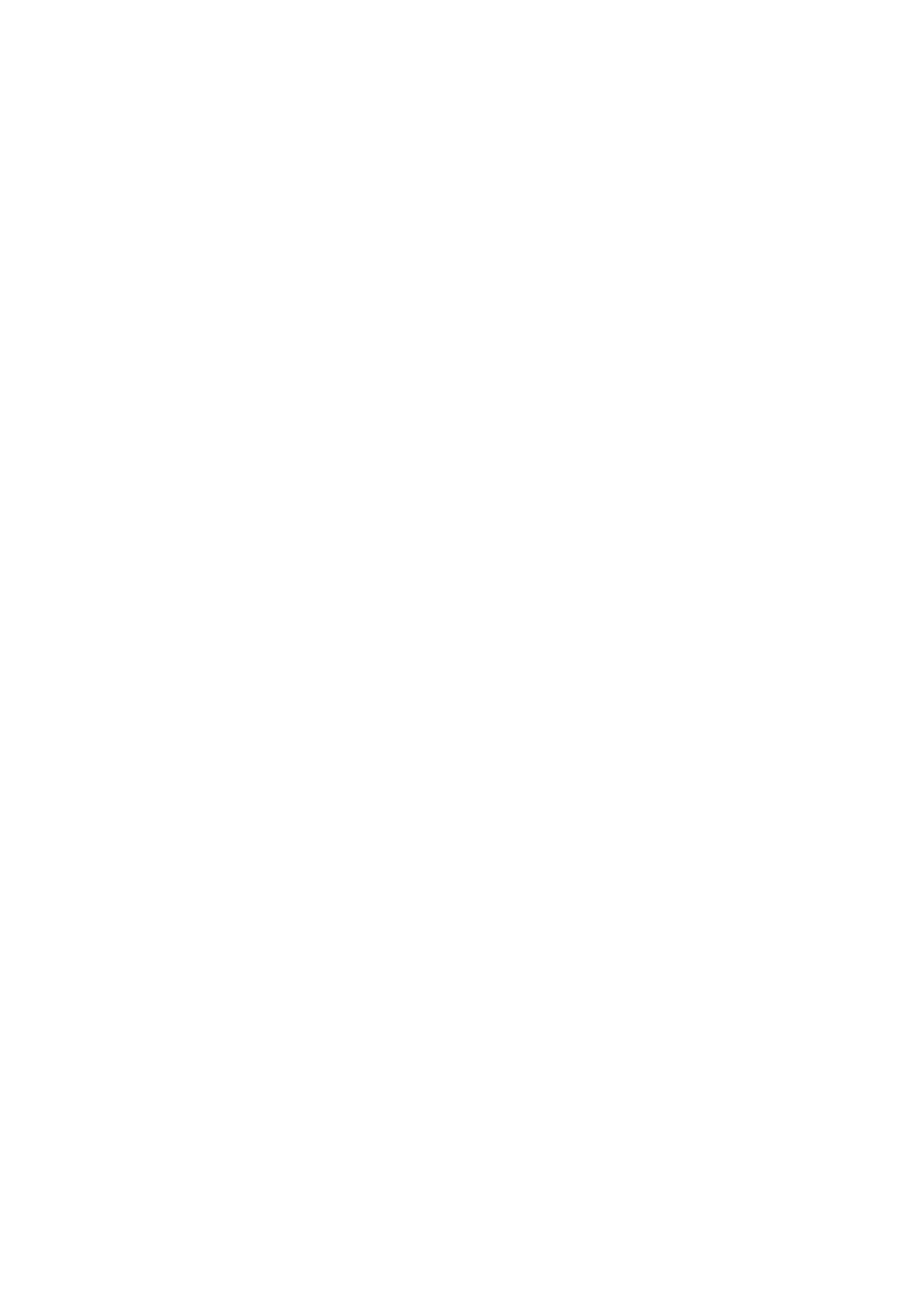

## **1 Welcome**

The Chair opened the meeting and welcomed everyone present.

#### **2 Apologies**

There were no apologies.

Note: Apologies were subsequently received from Member B Burns for lateness.

## **3 Declaration of Interest**

There were no declarations of interest.

# **4 Confirmation of Minutes**

Resolution number HW/2022/26

MOVED by Member B Wichman, seconded by Member B Kendall:

That the Howick Local Board:

a) confirm the ordinary minutes of its meeting, held on Monday, 21 February 2022, including the confidential section, as a true and correct record.

# **CARRIED**

#### **5 Leave of Absence**

There were no leaves of absence.

#### **6 Acknowledgements**

#### **6.1 Brian and Reay Neben**

Resolution number HW/2022/27

MOVED by Deputy Chairperson J Spiller, seconded by Member B Kendall:

That the Howick Local Board:

a) Acknowledge Brian and Reay Neben for 50 years of providing the Times newspaper for the Howick district.

# **CARRIED**

# **7 Petitions**

There were no petitions.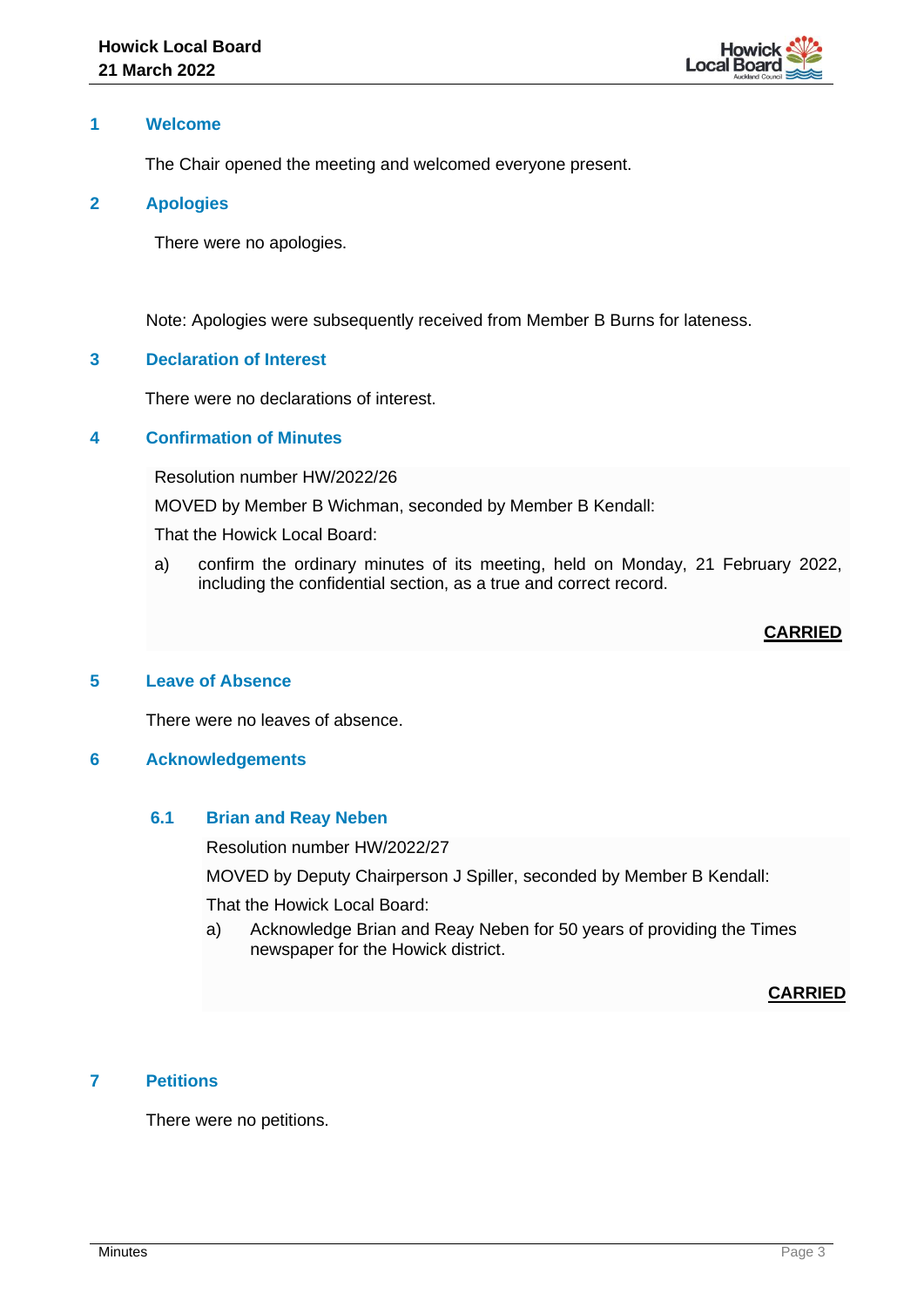

## **8 Deputations**

# **8.1 Angela Guptill of CAB Pakuranga & Botany**

Angela Guptill provided a powerpoint presentation. A copy has been placed on the official minutes and is available on the Auckland Council website as a minutes attachment.

Resolution number HW/2022/28

MOVED by Member B Wichman, seconded by Member M Turinsky:

That the Howick Local Board:

a) thank Angela Guptill of CAB Pakuranga & Botany for her deputation and attendance.

## **CARRIED**

#### **Attachments**

A 21 March 2022 - Howick Local Board - Angela Guptill of CAB Pakuranga and Botany - Presentation

## **9 Public Forum**

## **9.1 Mike Higgins**

Mike Higgins provided a powerpoint presentation. A copy has been placed on the official minutes and is available on the Auckland Council website as a minutes attachment.

Resolution number HW/2022/29

MOVED by Member B Burns, seconded by Member B Wichman:

That the Howick Local Board:

a) Thank Mike Higgins for his attendance.

# **CARRIED**

#### **Attachments**

A 21 March 2022 - Howick Local Board - Mike Higgins Presentation

#### **10 Extraordinary Business**

There was no extraordinary business.

# **11 Notices of Motion**

Under Standing Order 2.5.1 a Notice of Motion has been received from Chair Adele White for consideration under item 14.

# **12 Governing Body Member update**

Resolution number HW/2022/30

MOVED by Chairperson A White, seconded by Deputy Chairperson J Spiller:

That the Howick Local Board: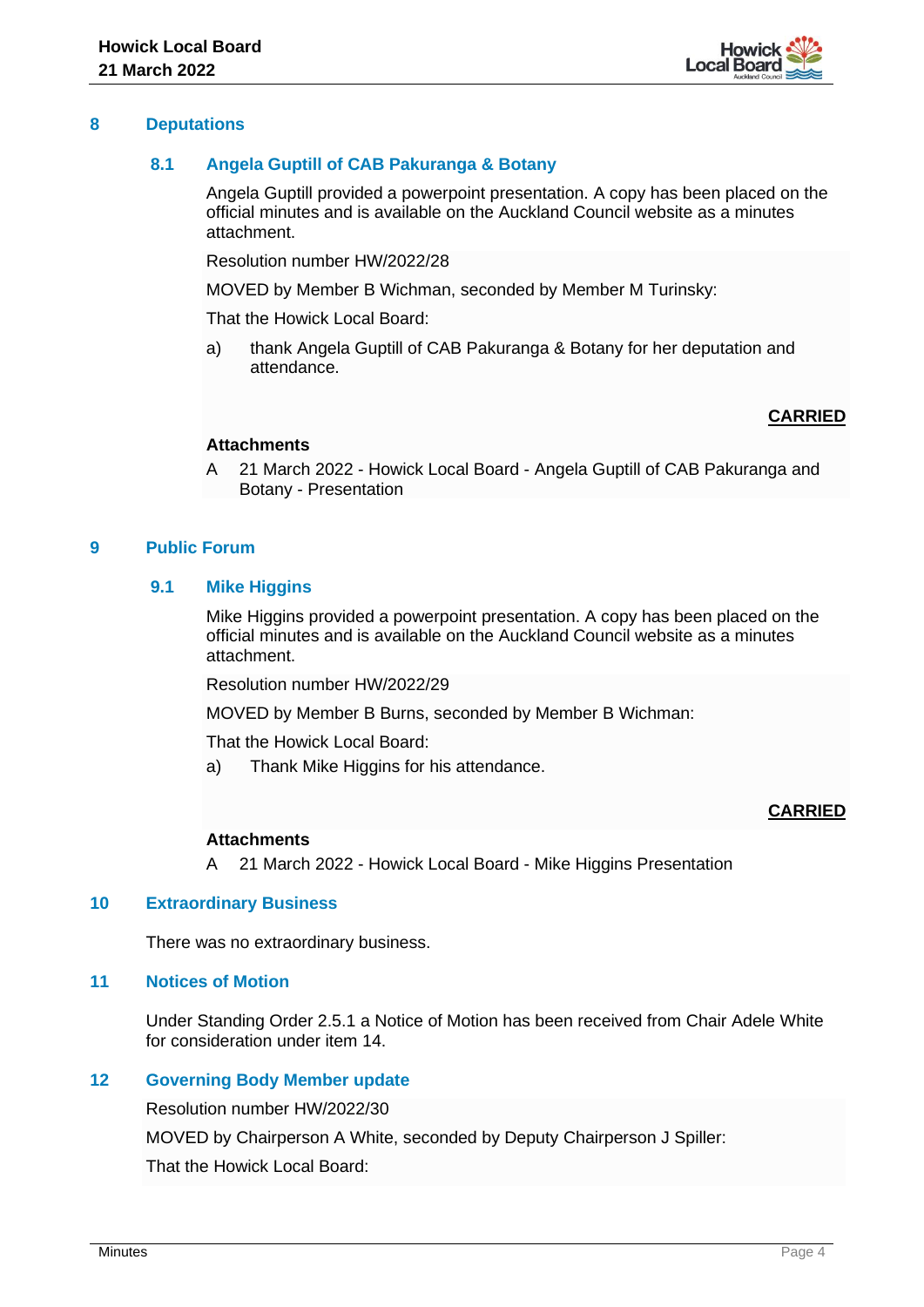

a) receive the tabled and verbal reports from Cr Paul Young and Cr Sharon Stewart QSM.

# **CARRIED**

# **Attachments**

A 21 March 2022 - Howick Local Board - Councillor's Paul Young and Sharon Stewart's Joint Report

Member B Burns joined the meeting at 6.20pm.

Councillor Paul Young apologised for his early departure due to Council business at 6.25pm, subsequently he departed at 6.38pm, item 19.

## **13 Chairperson's Report**

Resolution number HW/2022/31

MOVED by Member B Burns, seconded by Deputy Chairperson J Spiller:

That the Howick Local Board:

a) note the chairperson's written report.

# **CARRIED**

# **14 Notice of Motion - Chairperson Adele White - Council Enforcement**

Resolution number HW/2022/32

MOVED by Chairperson A White, seconded by Deputy Chairperson J Spiller:

That the Howick Local Board:

- a) acknowledge that the enforcement of many bylaws (including their compliance and enforcement responsibilities under a range of legislation) is a core and essential function of Auckland Council, and that the local board and the public expect that bylaws are enforced in a timely manner and in full.
- b) request that the relevant compliance enforcement teams be urgently provided sufficient resources to effectively carry out their roles.
- c) request that call centre staff are provided updated training and instruction in the city's bylaws to enable them to accurately and effectively carry out their roles.
- d) request that the Chief Executive give direction for a compliance enforcement review across Auckland Council and Council-Controlled Organisations to take place urgently for the purpose of identifying the challenges and obstacles in enforcement and recommend solutions to overcome them.
- e) request that findings of this review are reported back to all local boards as soon as possible to inform them of changes that will be put in place to ensure effective and efficient enforcement of all bylaws.
- f) acknowledges staff in the Compliance and Community Facilities teams who are doing an outstanding job under the circumstances of being severely underresourced to deal with the sheer volume and variety of compliance breaches across the region.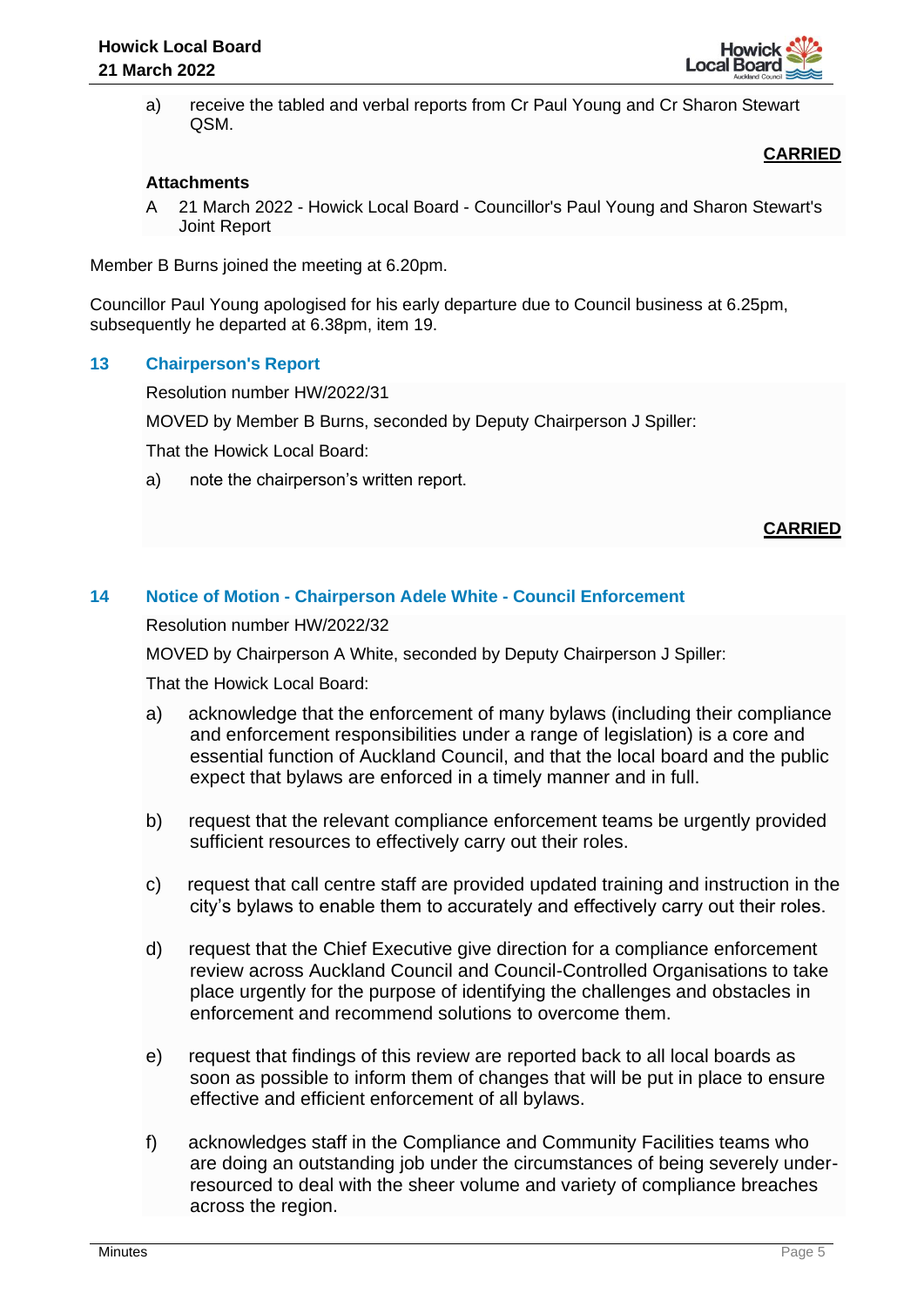

g) request that this Notice of Motion be forwarded members of all Local Boards, the Governing Body, the Independent Māori Statutory Board, as well as the Mayor, and Chief Executive.

## **CARRIED**

# **15 Urgent Decision - Movies in the Park - Barry Curtis Park**

Resolution number HW/2022/33

MOVED by Member B Burns, seconded by Member M Turinsky:

That the Howick Local Board:

a) confirm the officer's recommendation to proceed with cancelling the Movies in the Park event, scheduled to be held at Barry Curtis Park on the  $5<sup>th</sup>$  March 2022, due to the risk posed by Covid-19.

## **CARRIED**

# **16 Urgent Decision - Vaccination Event at Lloyd Elsmore Park**

Resolution number HW/2022/34

MOVED by Member M Turinsky, seconded by Member B Wichman:

That the Howick Local Board:

a) give landowner approval to the Northern Region Health Coordination Centre for use of Lloyd Elsmore Park on Saturday  $5<sup>th</sup>$  March 2022, including setting up on Friday  $4<sup>th</sup>$ March 2022, and packing down on Sunday 6<sup>th</sup> March 2022 as per the attached proposal (Attachment B).

# **CARRIED**

#### **17 Howick Local Board Work Programme Reallocations 2021/2022**

Resolution number HW/2022/35

MOVED by Deputy Chairperson J Spiller, seconded by Member B Burns:

That the Howick Local Board:

a) approve the reallocation of \$128,559.85 underspent budget towards the following activities:

- a) ID 664 Pest Free Howick (Hub equipment)- \$28,734.61
- b) ID 664 Pest Free Howick (Te Naupata/Musick Point weed control)- \$11,012
- c) ID 664 Pest Free Howick (Sustainable Schools programme, planting at Mission Heights Primary school and junior college) – \$48,762.30
- d) ID 669 Howick stream improvement programme \$4,777.00
- e) ID 244 Community grants Howick \$35,273.94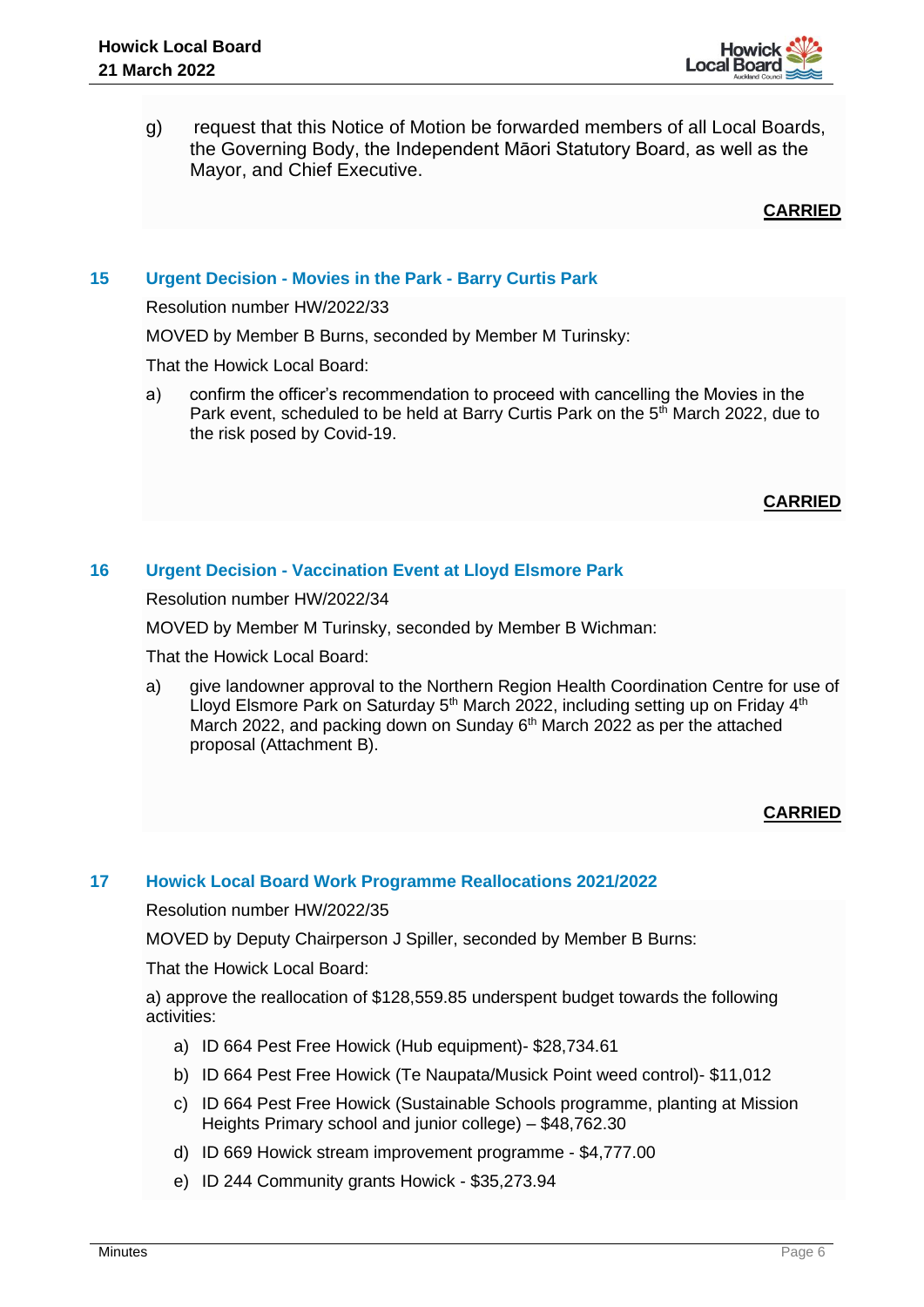

Approve funding granted to the Brit & Euro Car Show (ID 239 Event partnership fund Howick) of \$31,500 remain with the group so that the event can be undertaken in early 2023.

**CARRIED**

# **18 Council-controlled Organisations Quarterly Update: Quarter Two, 2021-22**

Resolution number HW/2022/36

MOVED by Chairperson A White, seconded by Member B Burns:

That the Howick Local Board:

- a) receive the Council-controlled Organisations Quarterly Report for Quarter Two 2021- 22
- b) approve updates to the Joint CCO Engagement Plan 2021-2022.

# **CARRIED**

# **19 Local board input to development of Auckland Transport's Interim Speed Management Plan**

Resolution number HW/2022/37

MOVED by Deputy Chairperson J Spiller, seconded by Member B Wichman:

That the Howick Local Board:

- a) provide feedback on the introduction of an interim Auckland Speed Management Plan
- b) provide a list of roads within the local board area that should be reviewed when staff develop the proposed plan.
- c) delegate feedback to Member B Burns and Member M Turinsky.

# **CARRIED**

Councillor Paul Young left the meeting at 6.38pm.

# **20 Workshop records**

Resolution number HW/2022/38

MOVED by Member B Burns, seconded by Member B Kendall:

That the Howick Local Board:

a) note the workshop records for workshops held on 21, 24 February, 3 and 10 March.

# **CARRIED**

# **21 Governance forward work calendar**

Resolution number HW/2022/39

MOVED by Member P Young, seconded by Member B Burns:

That the Howick Local Board: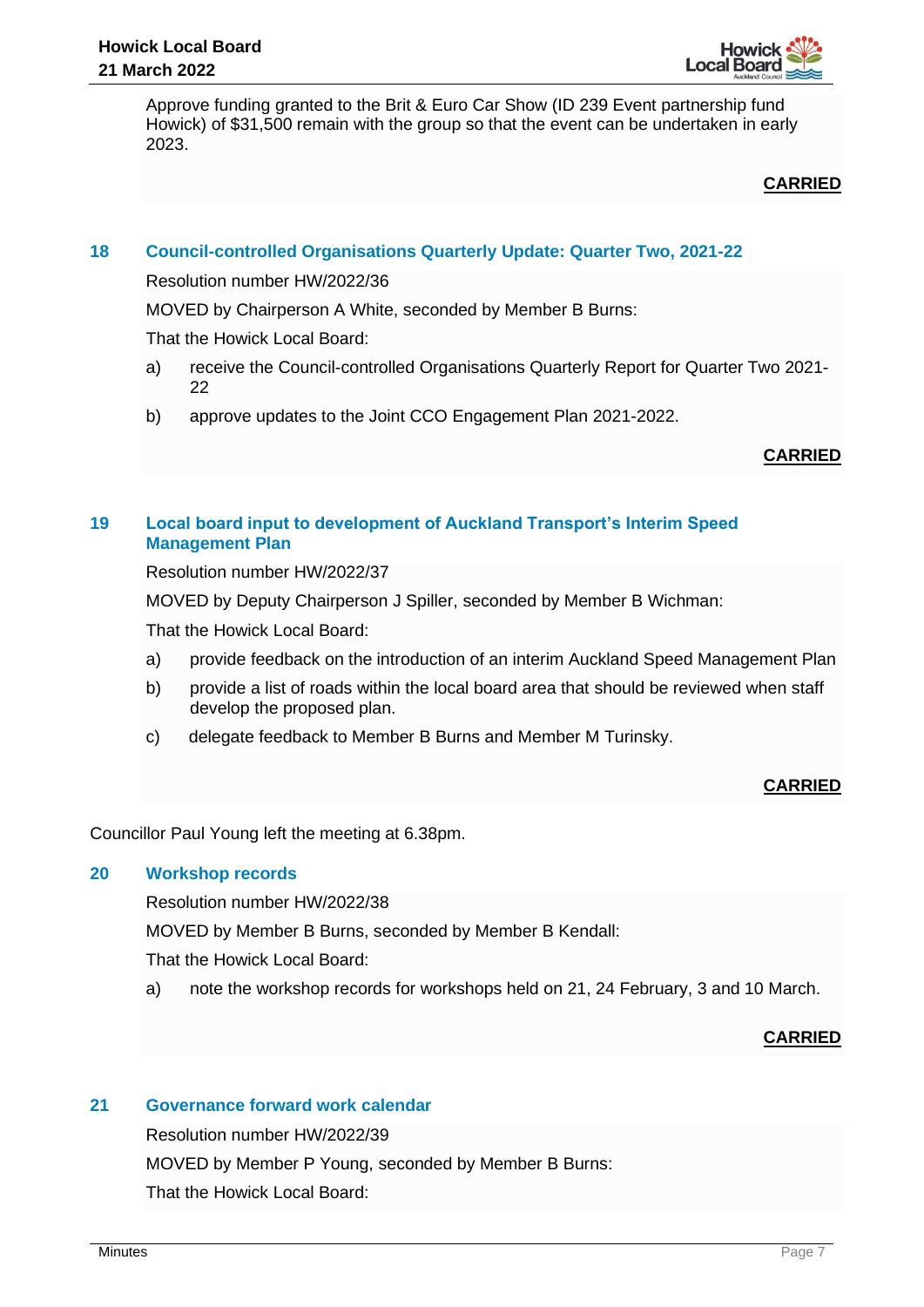

a) note the governance forward work calendar included as Attachment A of the agenda report.

**CARRIED**

# **22 Consideration of Extraordinary Items**

There was no consideration of extraordinary items.

## **23 Procedural motion to exclude the public**

Resolution number HW/2022/40

MOVED by Chairperson A White, seconded by Deputy Chairperson J Spiller:

## That the **Howick Local Board**:

a) exclude the public from the following part(s) of the proceedings of this meeting.

The general subject of each matter to be considered while the public is excluded, the reason for passing this resolution in relation to each matter, and the specific grounds under section 48(1) of the Local Government Official Information and Meetings Act 1987 for the passing of this resolution follows.

This resolution is made in reliance on section 48(1)(a) of the Local Government Official Information and Meetings Act 1987 and the particular interest or interests protected by section 6 or section 7 of that Act which would be prejudiced by the holding of the whole or relevant part of the proceedings of the meeting in public, as follows:

| Reason for passing this resolution<br>in relation to each matter                                                                                                                   | Particular interest(s) protected<br>(where applicable)                                                                                                                                                                                                                                                                                                                                                                                                                                                                    | Ground(s) under section 48(1) for<br>the passing of this resolution                                                                                                                             |
|------------------------------------------------------------------------------------------------------------------------------------------------------------------------------------|---------------------------------------------------------------------------------------------------------------------------------------------------------------------------------------------------------------------------------------------------------------------------------------------------------------------------------------------------------------------------------------------------------------------------------------------------------------------------------------------------------------------------|-------------------------------------------------------------------------------------------------------------------------------------------------------------------------------------------------|
| The public conduct of the part of<br>the meeting would be likely to result<br>in the disclosure of information for<br>which good reason for withholding<br>exists under section 7. | $s7(2)(c)(i)$ - The withholding of the<br>information is necessary to protect<br>information which is subject to an<br>obligation of confidence or which<br>any person has been or could be<br>compelled to provide under the<br>authority of any enactment, where<br>the making available of the<br>information would be likely to<br>prejudice the supply of similar<br>information or information from the<br>same source and it is in the public<br>interest that such information<br>should continue to be supplied. | s48(1)(a)<br>The public conduct of the part of<br>the meeting would be likely to result<br>in the disclosure of information for<br>which good reason for withholding<br>exists under section 7. |
|                                                                                                                                                                                    | In particular, the report contains the<br>report contains information covered<br>in confidential Finance and<br>Performance workshops and<br>information relating to commercial<br>activities that affect private<br>landowners and negotiations<br>associated with Auckland Council's<br>Own Your Own Home Scheme<br>portfolio which has not been<br>finalised or released publicly. The<br>report, attachments, and resolution<br>remain confidential until the                                                         |                                                                                                                                                                                                 |

# **C1 Alternative Commercial Opportunities**